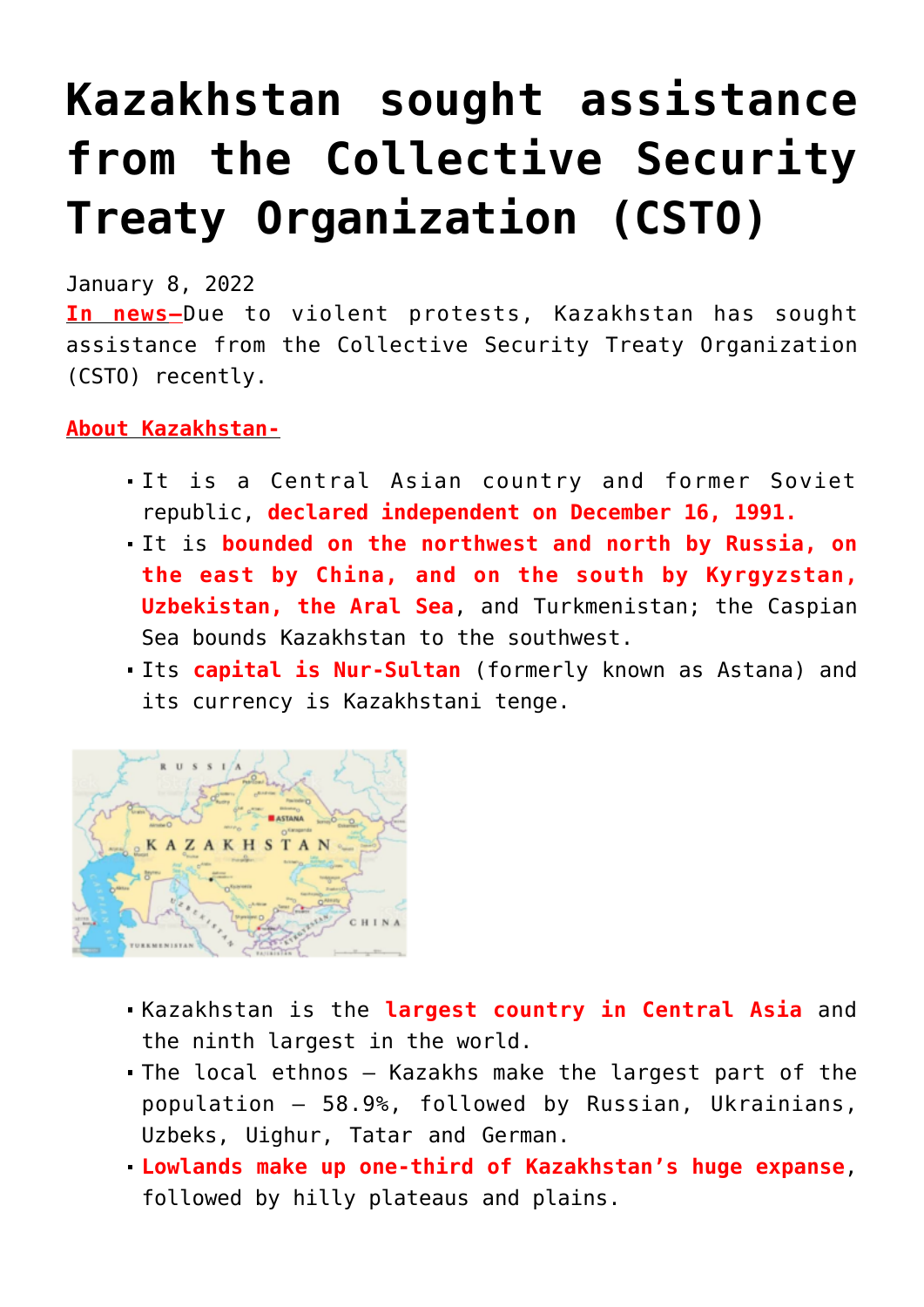- Kazakhstan's **highest point, Mount Khan-Tengri** at 22,949 feet (6,995 metres), **in the Tien Shan range** on the border between Kazakhstan, Kyrgyzstan, and China, contrasts with the flat or rolling terrain of most of the republic.
- The **western and southwestern parts** of the republic are **dominated by the low-lying Caspian Depression,** which at its lowest point lies some 95 feet below sea level.
- South of the Caspian Depression are the **Ustyurt Plateau and the Tupqaraghan** (formerly Mangyshlak) **Peninsula** jutting into the Caspian Sea.
- Vast amounts of sand form the **Greater Barsuki and Aral Karakum deserts** near the Aral Sea, the broad **Betpaqdala Desert** of the interior, and the **Muyunkum and Kyzylkum deserts** in the south.
- Depressions filled by salt lakes whose water has largely evaporated dot the undulating uplands of central Kazakhstan.
- **Kazakhstan's climate is sharply continental, and hot summers** alternate with equally extreme winters, especially in the plains and valleys.

**Collective Security Treaty Organization (CSTO)-**

- It is an **intergovernmental military alliance in Eurasia**, founded in 1992.
- It consists of select post-Soviet states as **members namely Russia, Armenia, Belarus, Kyrgyzstan, Tajikistan, and Kazakhstan.**
- Its purpose is to ensure the collective defence of any member that faces external aggression.
- It has been described by political scientists as the Eurasian counterpart of NATO.
- It supports arms sales and manufacturing as well as military training and exercises.
- **Afghanistan and Serbia hold observer status** in the CSTO.